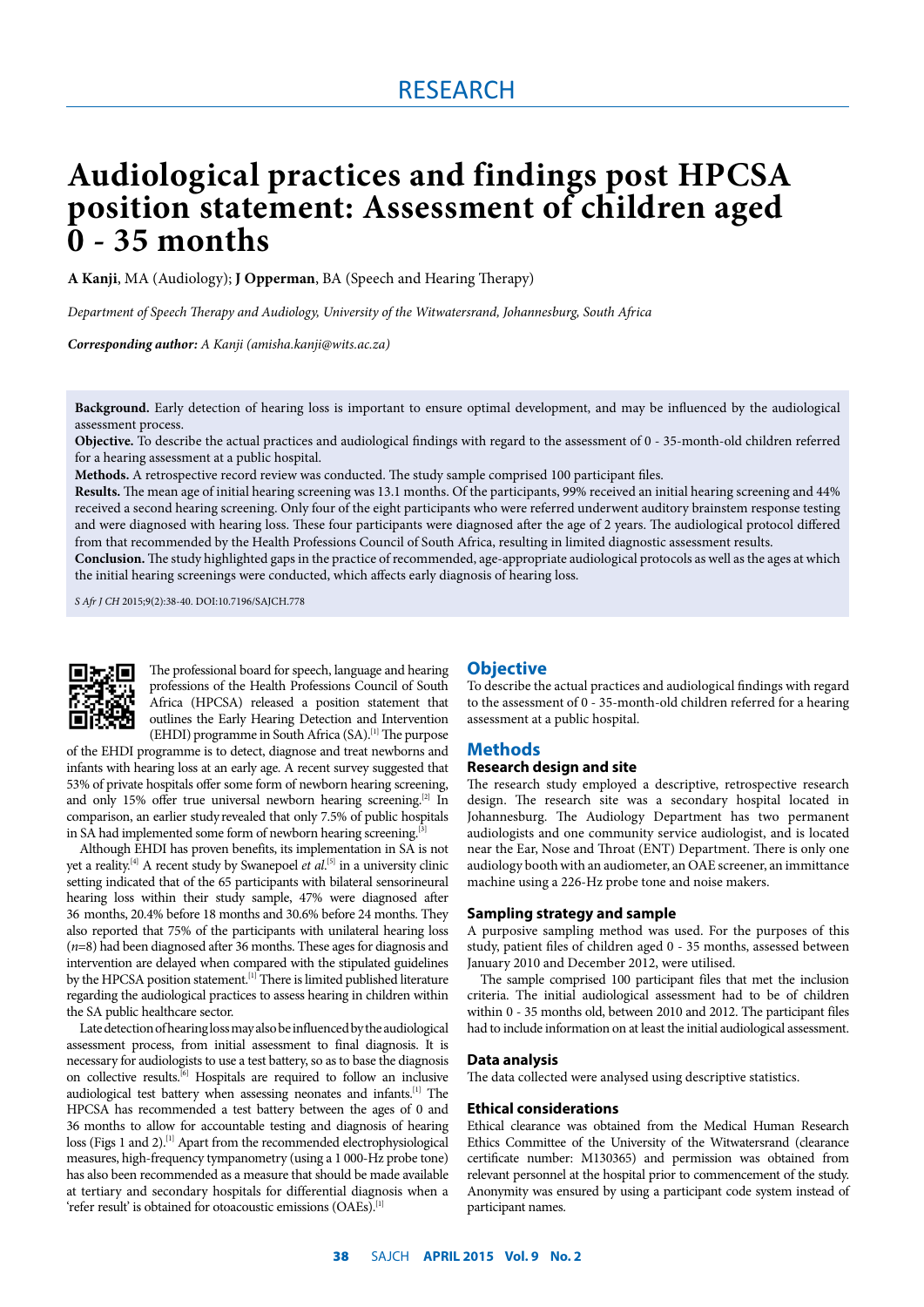## RESEARCH



*Fig. 1. Recommended audiological test battery for infants <6 months old.[1]*



*Fig. 2. Recommended audiological test battery for children aged 6 - 36 months.[1]*

### **Results**

The age of participants at the time of initial audiological assessment ranged from 2 weeks to 32 months, with 34 participants being <6 months old. Of the 100 participants, 99 had an OAE *refer* result (9 for the left ear only, 17 for the right ear only and 73 bilaterally). One participant could not be screened using OAEs. Twenty-seven of the bilateral OAE *refer* results were accompanied by type A tympanograms bilaterally, 13 by type B tympanograms bilaterally, 19 by unilateral type

A and type B tympanograms, 8 by unilateral type A and type As tympanograms, and 6 by unilateral type B and type As tympanograms. Overall, 75 participant files indicated a need for a recheck, and 19 indicated the need for referral to the ENT specialist.

### **Age of initial audiological assessment**

The mean age of initial audiological assessment was 13.5 months (range 2 weeks - 32 months). The age range for the initial assessment was 31.5 months and the median age was 11 months. Results indicated that 44% (*n*=44) of the participants underwent a second hearing screening, four of which underwent diagnostic auditory brainstem response (ABR) from another nearby tertiary hospital. The mean age for the second hearing screening was 16 months, which was conducted ~3 months after the initial hearing screening. The four participants diagnosed with hearing loss were diagnosed at a mean age of 32.5 months.

### **Audiological evaluation of children following hearing screening**

Very few participant files indicated referral for diagnostic audiological evaluation. Of the 100 participants, 6 of the 66 participants who were >6 months were referred for visual reinforcement audiometry, and 8 participants were referred for diagnostic ABR. Of these 14 participants, only 4 (4%) were clinically diagnosed with hearing loss, despite 35 having had an OAE referral without any suspected middle-ear pathology.

All four of the participants diagnosed with hearing loss presented with bilateral hearing loss. Three of the participants were diagnosed with sensorineural hearing loss, and one was diagnosed with conductive hearing loss. The initial age of hearing screening was after 2 years of age (range 25 - 32 months). Participants were diagnosed with hearing loss through diagnostic measures ~3.5 months after the initial audiological screening.

From the initial OAE screenings (*N*=100), 73% had a bilateral *refer* result and 26% had a unilateral *refer* result. Of the 44 participants who received a second screening, 11 presented with a unilateral *refer*, while 33 presented with a bilateral *refer* result.

### **Audiological protocol used for diagnosis of hearing loss**

Case history interviews and immittance audiometry (tympanometry 226-Hz probe tone) were routine procedures conducted on all participants diagnosed with hearing loss. Tympanometry with a 226-Hz probe tone was routinely used, even though a 1 000-Hz probe tone is recommended for children between 0 and 6 months of age. OAE screening was also commonly conducted at the initial audiological evaluation, even when contraindicated by the presence of suspected conductive pathology. One participant was referred directly for an ABR assessment following a case history interview and tympanometry, without any assessment through behavioural audiometry. One participant received a diagnostic distortion product OAE (DPOAE) from a referral tertiary hospital. All four children diagnosed with hearing loss underwent a diagnostic ABR from a referral tertiary hospital.